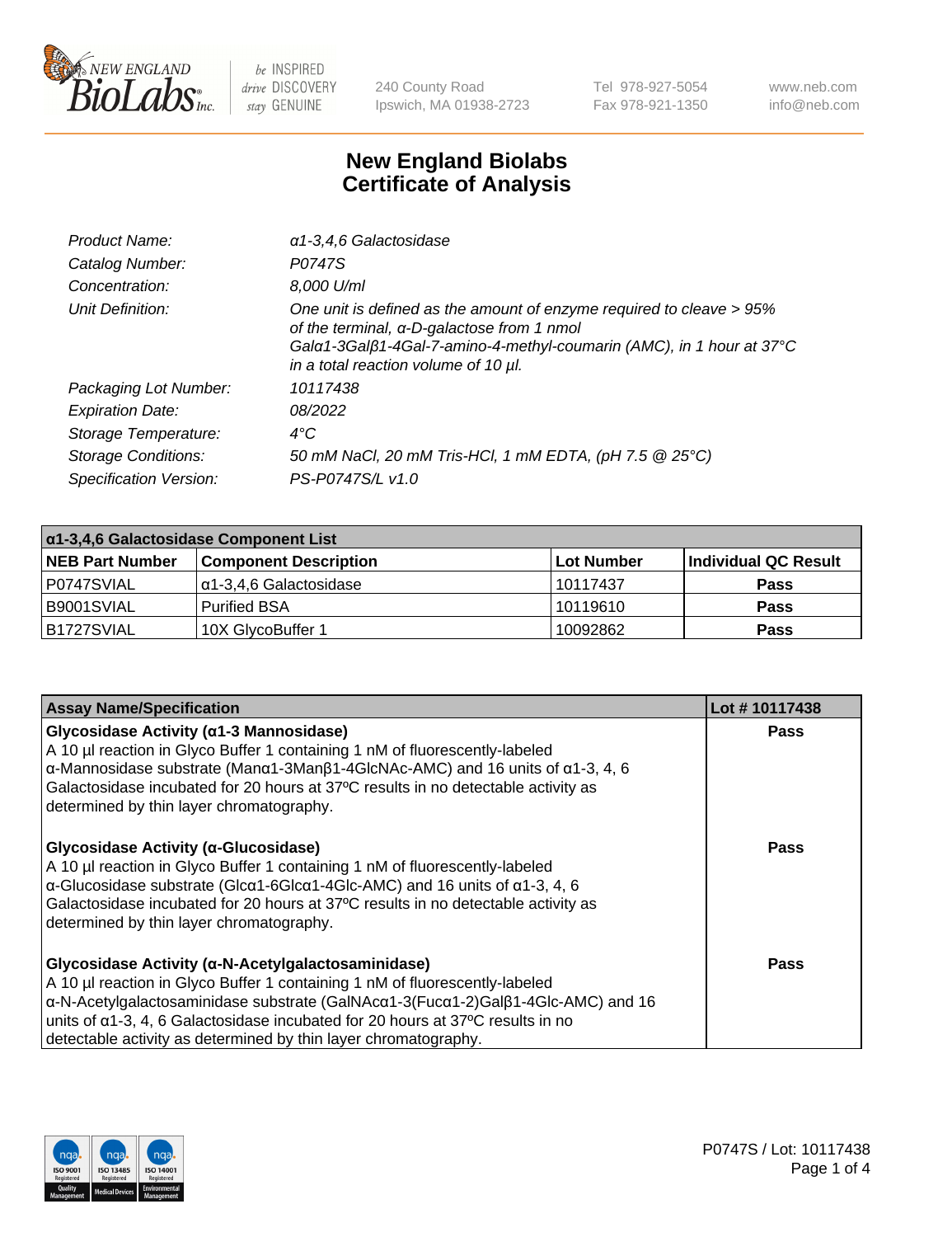

240 County Road Ipswich, MA 01938-2723 Tel 978-927-5054 Fax 978-921-1350

www.neb.com info@neb.com

| <b>Assay Name/Specification</b>                                                                                                                                                                                                                                                                                                                                                             | Lot #10117438 |
|---------------------------------------------------------------------------------------------------------------------------------------------------------------------------------------------------------------------------------------------------------------------------------------------------------------------------------------------------------------------------------------------|---------------|
| Glycosidase Activity (α1-6 Mannosidase)<br>A 10 µl reaction in Glyco Buffer 1 containing 1 nM of fluorescently-labeled<br>$\alpha$ -Mannosidase substrate (Man $\alpha$ 1-6Man $\alpha$ 1-6(Man $\alpha$ 1-3)Man-AMC) and 16 units of $\alpha$ 1-3, 4, 6<br>Galactosidase incubated for 20 hours at 37°C results in no detectable activity as<br>determined by thin layer chromatography.   | <b>Pass</b>   |
| Glycosidase Activity (β-Mannosidase)<br>A 10 µl reaction in Glyco Buffer 1 containing 1 nM of fluorescently-labeled<br>$\beta$ -Mannosidase substrate (Μanβ1-4Μanβ1-4Μan-AMC) and 16 units of $\alpha$ 1-3, 4, 6<br>Galactosidase incubated for 20 hours at 37°C results in no detectable activity as<br>determined by thin layer chromatography.                                           | Pass          |
| Glycosidase Activity (β-N-Acetylgalactosaminidase)<br>A 10 µl reaction in Glyco Buffer 1 containing 1 nM of fluorescently-labeled<br>β-N-Acetylgalactosaminidase substrate (GalNAcβ1-4Galβ1-4Glc-AMC) and 16 units of<br>α1-3, 4, 6 Galactosidase incubated for 20 hours at 37°C results in no detectable<br>activity as determined by thin layer chromatography.                           | <b>Pass</b>   |
| Glycosidase Activity (β-N-Acetylglucosaminidase)<br>A 10 µl reaction in Glyco Buffer 1 containing 1 nM of fluorescently-labeled<br>β-N-Acetylglucosaminidase substrate (GlcNAcβ1-4GlcNAcβ1-4GlcNAc-AMC) and 16 units of<br>α1-3, 4, 6 Galactosidase incubated for 20 hours at 37°C results in no detectable<br>activity as determined by thin layer chromatography.                         | <b>Pass</b>   |
| Glycosidase Activity (β1-4 Galactosidase)<br>A 10 µl reaction in Glyco Buffer 1 containing 1 nM of fluorescently-labeled<br>$\beta$ -Galactosidase substrate (Gal $\beta$ 1-4GlcNAc $\beta$ 1-3Gal $\beta$ 1-4Glc -AMC) and 16 units of $\alpha$ 1-3,<br>4, 6 Galactosidase incubated for 20 hours at 37°C results in no detectable activity<br>as determined by thin layer chromatography. | <b>Pass</b>   |
| Glycosidase Activity (β1-3 Galactosidase)<br>A 10 µl reaction in Glyco Buffer 1 containing 1 nM of fluorescently-labeled<br>$\beta$ -Galactosidase substrate (Gal $\beta$ 1-3GlcNAc $\beta$ 1-4Gal $\beta$ 1-4Glc-AMC) and 16 units of $\alpha$ 1-3, 4,<br>6 Galactosidase incubated for 20 hours at 37°C results in no detectable activity as<br>determined by thin layer chromatography.  | <b>Pass</b>   |
| Glycosidase Activity (α-Neuraminidase)<br>A 10 µl reaction in Glyco Buffer 1 containing 1 nM of fluorescently-labeled<br>α-Neuraminidase substrate (Neu5Acα2-3Galβ1-3GlcNAcβ1-3Galβ1-4Glc-AMC) and 16 units<br>of $\alpha$ 1-3, 4, 6 Galactosidase incubated for 20 hours at 37 $\degree$ C results in no detectable<br>activity as determined by thin layer chromatography.                | Pass          |

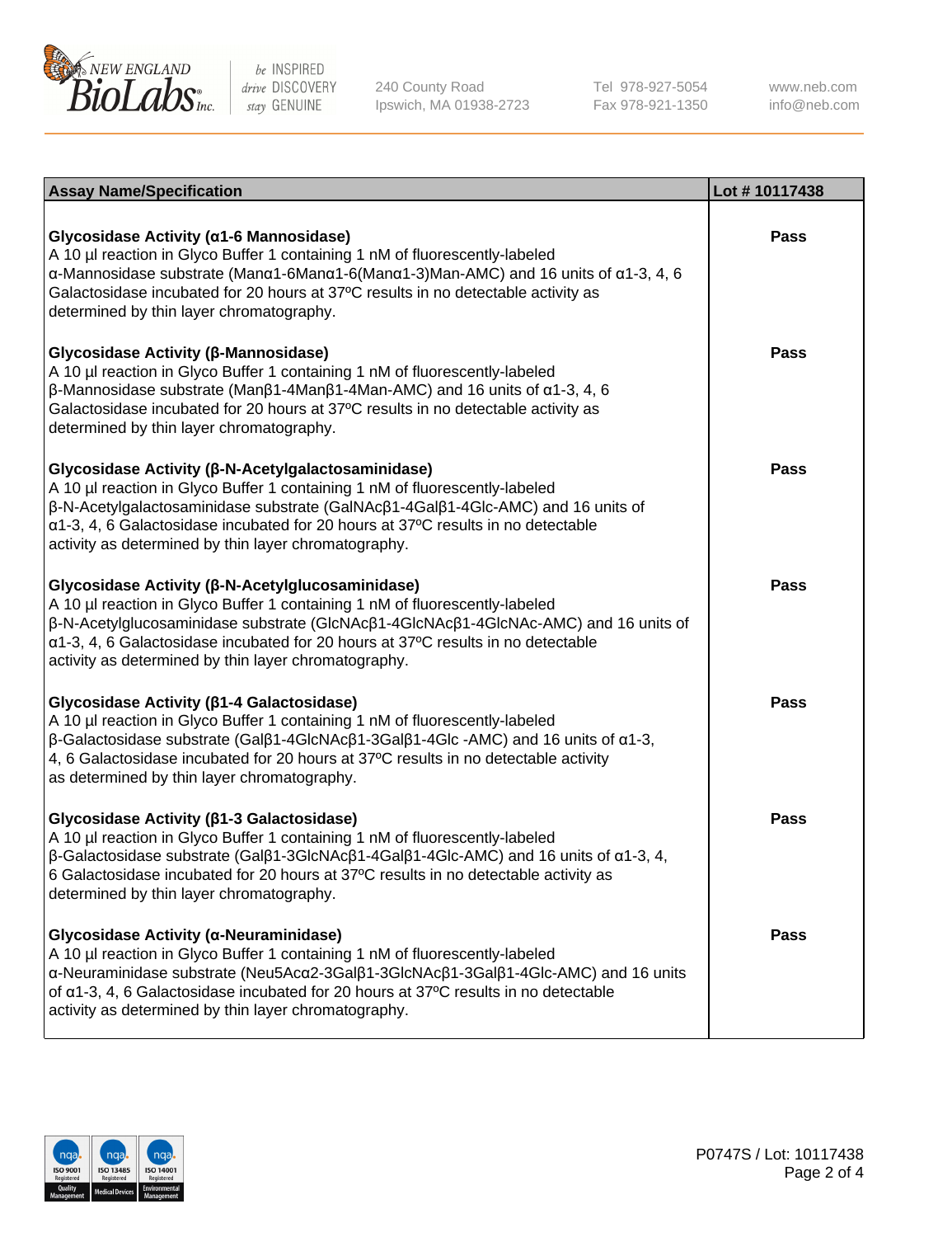

240 County Road Ipswich, MA 01938-2723 Tel 978-927-5054 Fax 978-921-1350 www.neb.com info@neb.com

| <b>Assay Name/Specification</b>                                                                                                                                                                                                                                                                                                                             | Lot #10117438 |
|-------------------------------------------------------------------------------------------------------------------------------------------------------------------------------------------------------------------------------------------------------------------------------------------------------------------------------------------------------------|---------------|
| Glycosidase Activity (β-Xylosidase)<br>A 10 µl reaction in Glyco Buffer 1 containing 1 nM of fluorescently-labeled<br>$\beta$ -Xylosidase substrate (Xylβ1-4Xylβ1-4Xylβ1-4Xyl-AMC) and 16 units of α1-3, 4, 6<br>Galactosidase incubated for 20 hours at 37°C results in no detectable activity as<br>determined by thin layer chromatography.              | <b>Pass</b>   |
| Glycosidase Activity (Endo F1, F2, H)<br>A 10 µl reaction in Glyco Buffer 1 containing 1 nM of fluorescently-labeled Endo F1,<br>F2, H substrate (Dansylated invertase high mannose) and 16 units of $\alpha$ 1-3, 4, 6<br>Galactosidase incubated for 20 hours at 37°C results in no detectable activity as<br>determined by thin layer chromatography.    | <b>Pass</b>   |
| <b>Protein Purity Assay (SDS-PAGE)</b><br>$\alpha$ 1-3, 4, 6 Galactosidase is $\geq$ 95% pure as determined by SDS-PAGE analysis using<br>Coomassie Blue detection.                                                                                                                                                                                         | <b>Pass</b>   |
| <b>Protease Activity (SDS-PAGE)</b><br>A 20 µl reaction in 1X Glyco Buffer 1 containing 24 µg of a standard mixture of<br>proteins and a minimum of 40 units of $\alpha$ 1-3, 4, 6 Galactosidase incubated for 20<br>hours at 37°C, results in no detectable degradation of the protein mixture as<br>determined by SDS-PAGE with Coomassie Blue detection. | <b>Pass</b>   |
| Glycosidase Activity (α1-2 Fucosidase)<br>A 10 µl reaction in Glyco Buffer 1 containing 1 nM of fluorescently-labeled<br>α-Fucosidase substrate (Fucα1-2Galβ1-4Glc-AMC) and 16 units of α1-3, 4, 6<br>Galactosidase incubated for 20 hours at 37°C results in no detectable activity as<br>determined by thin layer chromatography.                         | <b>Pass</b>   |
| Glycosidase Activity (α1-3 Fucosidase)<br>A 10 µl reaction in Glyco Buffer 1 containing 1 nM of fluorescently-labeled<br>α-Fucosidase substrate (Fucα1-3Galβ1-4GlcNAcβ1-3Galβ1-4Glc-AMC) and 16 units of<br>α1-3, 4, 6 Galactosidase incubated for 20 hours at 37°C results in no detectable<br>activity as determined by thin layer chromatography.        | <b>Pass</b>   |
| <b>Glycosidase Activity (PNGase F)</b><br>A 10 µl reaction in Glyco Buffer 1 containing 1 nM of fluorescently-labeled PNGase F<br>substrate (Fluoresceinated fetuin triantennary) and 16 units of $\alpha$ 1-3, 4, 6<br>Galactosidase incubated for 20 hours at 37°C results in no detectable activity as<br>determined by thin layer chromatography.       | <b>Pass</b>   |
| <b>Glycosidase Activity (Endo F2, F3)</b><br>A 10 µl reaction in Glyco Buffer 1 containing 1 nM of fluorescently-labeled Endo F2,<br>F3 substrate (Dansylated fibrinogen biantennary) and 16 units of $\alpha$ 1-3, 4, 6                                                                                                                                    | <b>Pass</b>   |